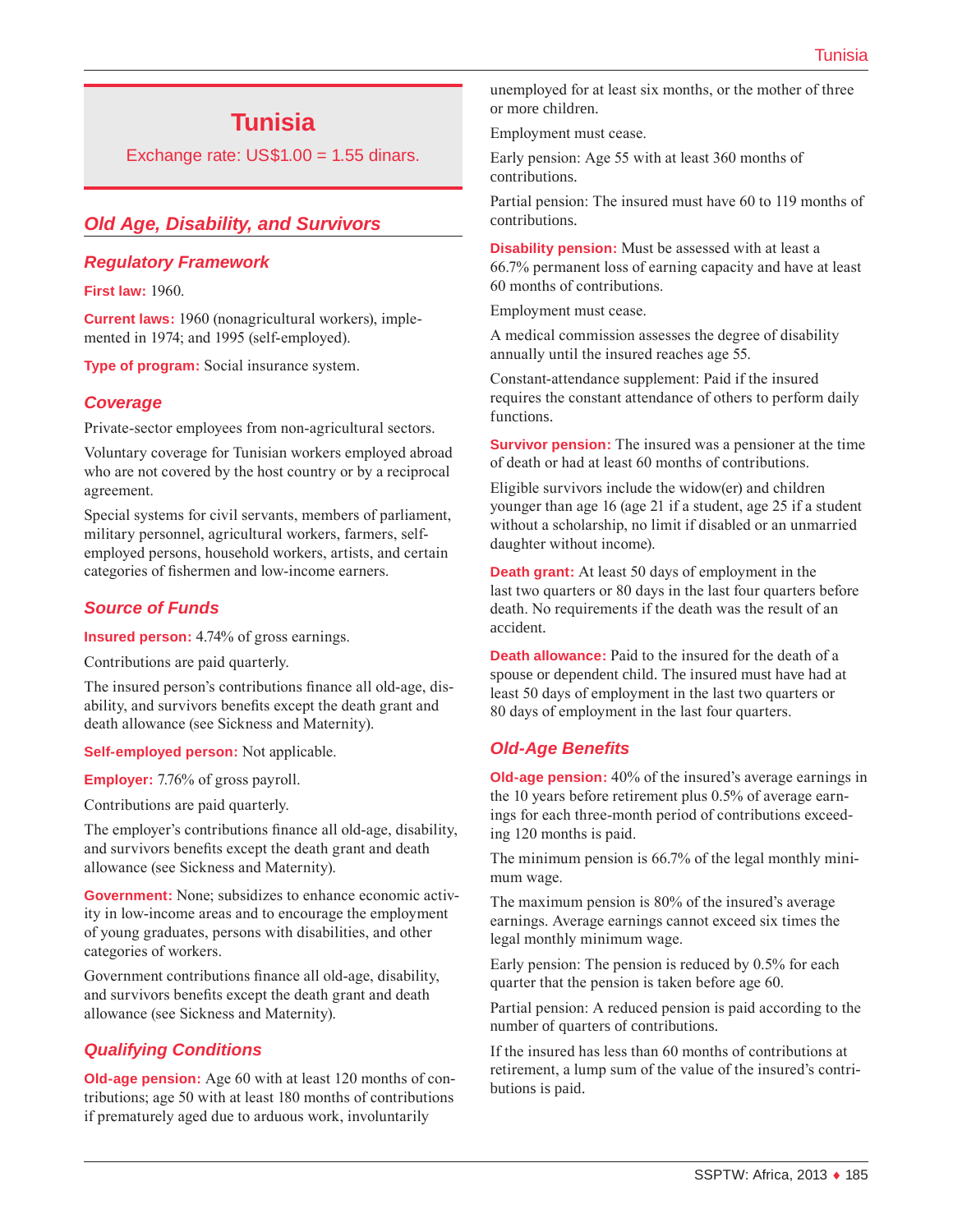The minimum partial pension is 50% of the legal monthly minimum wage. The legal monthly minimum wage is 290.20 dinars.

The pension is paid monthly.

Benefit adjustment: Benefits are indexed to changes in the legal minimum wage.

### *Permanent Disability Benefits*

**Disability pension:** 50% of the insured's average earnings in the last 10 years before the disability began plus 0.5% of average earnings for each three-month period of contributions exceeding 180 months is paid.

The minimum pension is 66.7% of the legal monthly minimum wage.

The maximum pension is 80% of average earnings, up to six times the legal monthly minimum wage.

The legal monthly minimum wage is 290.20 dinars.

Constant-attendance supplement: 20% of the disability pension is paid.

The pension is paid monthly.

Benefit adjustment: Benefits are indexed to changes in the legal minimum wage.

### *Survivor Benefits*

**Survivor pension:** 75% of the old-age or disability pension the deceased received or was entitled to receive is paid to a widow(er) without a dependent child; 70% with one dependent child; or 50% with two or more dependent children.

The pension ceases if the surviving spouse remarries before age 55.

**Orphan's pension:** 30% of the old-age or disability pension the deceased received or was entitled to receive is paid for one orphan or 50% for two or more orphans; 30% for one full orphan, 60% for two full orphans, 90% for three full orphans, or 100% for four or more full orphans.

All survivor benefits combined must not exceed 100% of the deceased's pension.

Benefits are paid monthly.

Benefit adjustment: Benefits are indexed to changes in the legal minimum wage.

**Death grant:** A lump sum of 12 times the deceased's monthly average earnings in the three or five years (whichever is greater) immediately prior to death plus one month of average earnings for each year of contributions, up to 18 months of earnings, is paid. The death grant is reduced to 50% for the death of a pensioner if the death occurs before age 70; 40%, 30%, 20%, or 10% if death occurs at age 70, age 75, age 80, or age 85, respectively. The average monthly earnings must not be more than six times the legal monthly minimum wage.

The legal monthly minimum wage is 290.20 dinars.

The minimum death grant is the legal annual minimum wage.

The legal annual minimum wage is 3,482.40 dinars.

Dependent child's supplement: A lump sum of 10% of the death grant is paid for each dependent child.

**Death allowance:** A lump sum of 10 to 90 days of the insured's sickness benefit is paid for the death of a dependent spouse or child. The daily sickness benefit is 66.7% of the insured's average daily earnings, up to twice the daily minimum wage.

### *Administrative Organization*

Ministry of Social Affairs (<http://www.social.tn>) provides general supervision.

National Social Security Fund [\(http://www.cnss.nat.tn](http://www.cnss.nat.tn)) administers the program through regional offices.

# *Sickness and Maternity*

### *Regulatory Framework*

**First and current laws:** 1960 and 2004.

**Type of program:** Social insurance system.

### *Coverage*

**Cash and medical benefits:** Private- and public-sector employees, self-employed persons, artists, and fishermen.

Special systems for civil servants, members of parliament, and military personnel.

**Medical benefits only:** Pensioners, interns, students, household workers, and construction workers.

Voluntary coverage for Tunisian workers employed abroad who are not covered by the host country or by a reciprocal agreement.

### *Source of Funds*

**Insured person:** 3.17% of gross earnings; 4% for pensioners.

Contributions are paid quarterly.

The insured person's contributions finance all sickness and maternity benefits except parental leave (see Family Allowances).

**Self-employed person:** 7.71% of gross earnings.

**Employer:** 5.08% of gross payroll.

Contributions are paid quarterly.

The employer's contributions finance all sickness and maternity benefits except parental leave (see Family Allowances).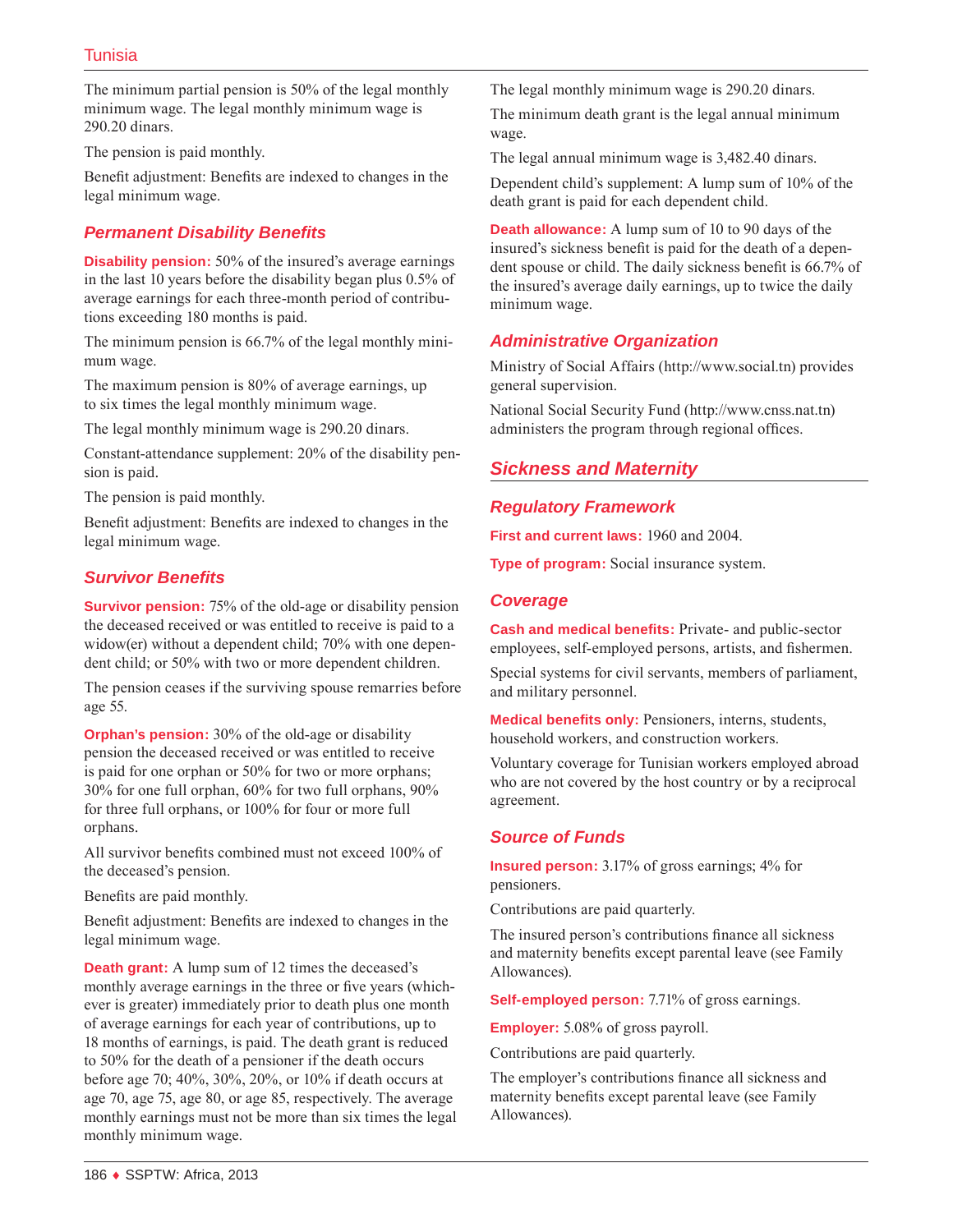#### **Government:** None.

### *Qualifying Conditions*

**Cash sickness and medical benefits:** Must have at least 50 days of covered employment in the last two quarters or 80 days of insured employment in the last four quarters. Long-term sickness (for a period greater than 180 days) must be certified by the medical commission.

Medical benefits are provided to the insured and the insured's spouse and dependent minor children (no limit if disabled), dependent parents, and unmarried daughters without income.

**Cash maternity benefits:** Must have at least 80 days of insured employment in the last four quarters.

**Parental leave:** Paid within the first seven days after childbirth.

### *Sickness and Maternity Benefits*

**Sickness benefit:** 66.7% of the insured's average daily wage is paid after a five-day waiting period for up to 180 days a year for the first three years; 50% of the insured's average daily wage for up to 180 days a year for each subsequent year. Benefits are paid every two weeks.

The average daily wage used to calculate benefits is based on the insured's highest quarter of earnings in the last four quarters before the incapacity began. The average daily wage cannot exceed twice the legal daily minimum wage.

The legal daily minimum wage is 9,673 dinars.

There is no waiting period or limit to duration for hospitalization, recognized long-term illnesses, or for an incapacity that is the result of a non-work-related accident.

**Maternity benefit:** 66.7% of the insured's average daily wage is paid for 30 days; may be extended 15 days for complications arising from pregnancy or childbirth. Benefits are paid monthly.

The average daily wage used to calculate benefits is based on the insured's highest quarter of earnings in the last four quarters before the claim to benefits. The average daily wage cannot exceed twice the legal daily minimum wage.

**Parental leave:** A lump sum of the insured's average daily wage, calculated using the insured's last quarter earnings, is paid.

#### *Workers' Medical Benefits*

Insured persons can choose from three options: medical services provided by hospitals and clinics operated by the government, the social security system, or under contract with the National Health Insurance Fund; medical services coordinated by a private physician who is chosen by the insured person and under contract with the National Health Insurance Fund; or reimbursement by the National Health

Insurance Fund for medical services provided by public or private health care providers according to a schedule in law.

Benefits include medical care, hospitalization, surgery, specialist care, laboratory services, kidney dialysis, appliances, and medicine.

Cost sharing is based on a schedule in law. The insured person's portion of the cost of medical services cannot exceed 1.5 times the insured's average monthly salary or pension in the last calendar year.

### *Dependents' Medical Benefits*

Medical benefits for dependents are the same as those for the insured.

#### *Administrative Organization*

Ministry of Social Affairs (<http://www.social.tn>) provides general supervision.

National Health Insurance Fund (<http://www.cnam.nat.tn>) administers the program through regional offices.

### *Work Injury*

#### *Regulatory Framework*

**First law:** 1921.

**Current law:** 1994 (work injury).

**Type of program:** Social insurance system.

#### *Coverage*

All salaried employees, including casual, temporary, and household workers; members of cooperatives; fisherman; apprentices; and students.

Voluntary coverage for self-employed persons and artists.

#### *Source of Funds*

**Insured person:** None.

**Self-employed person:** Voluntary contributions.

**Employer:** 0.4% to 4.0% of gross payroll, depending on the assessed degree of risk. (The contribution rate may be reduced, depending on the employer's reported accident rate.)

Contributions are paid quarterly.

**Government:** None; contributes as an employer.

#### *Qualifying Conditions*

**Work injury benefits:** There is no minimum qualifying period. Accidents that occur while commuting to and from work are covered.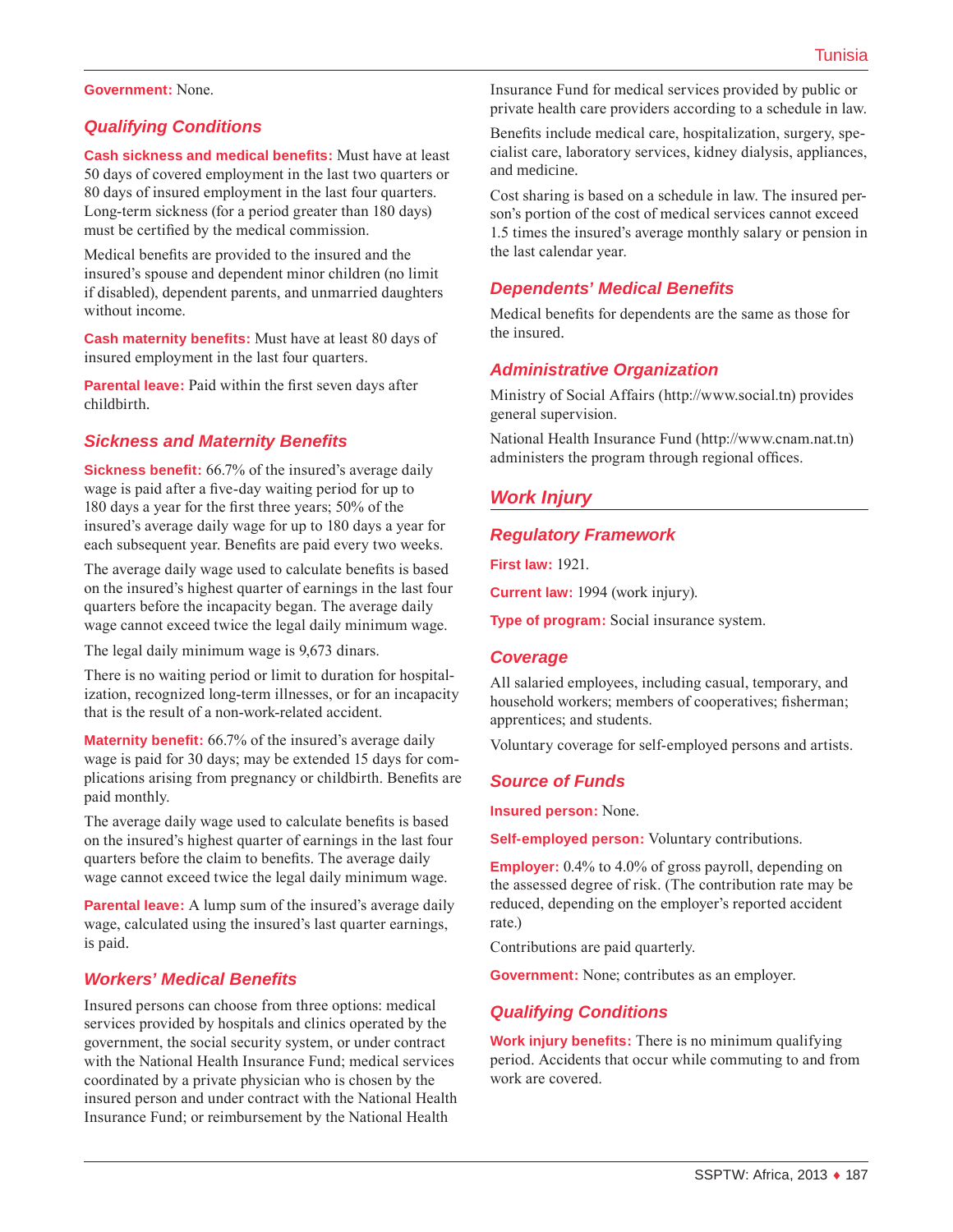### *Temporary Disability Benefits*

66.7% of the insured's highest average daily wage in the highest quarter of the last four quarters before the disability began is paid. The benefit is paid after a three-day waiting period (after one day if hospitalized) until full recovery or certification of permanent disability.

The minimum average daily wage used to calculate benefits is the legal daily minimum wage.

The legal daily minimum wage is 9,673 dinars.

### *Permanent Disability Benefits*

**Permanent disability pension:** The benefit is the insured's annual earnings multiplied by 0.5 times the assessed degree of disability from 15% and 50% and by 1.5 times for the portion greater than 50%.

The annual earnings used to calculate benefits are four times the insured's highest quarterly salary in the last four quarters before the disability began. The annual earnings used to calculate benefits are six times the legal annual minimum wage. The legal annual minimum wage is 3,482.40 dinars.

The minimum pension is the legal monthly minimum wage. The legal monthly minimum wage is 290.20 dinars.

Constant-attendance supplement: If the insured requires the constant attendance of others to perform daily functions, 25% of the insured's annual earnings used to calculate benefits is paid.

The permanent disability pension can be paid as a lump sum after a five-year period for an assessed degree of disability of 35% or less. The lump sum is calculated according to a schedule in law.

For an assessed degree of disability of 5% to 15%, a lump sum of 150% of the annual earnings used to calculate benefits multiplied by the assessed degree of disability is paid.

All benefits combined must not exceed the value of the insured's annual earnings used to calculate the higher of the pensions.

Benefit adjustment: Benefits are adjusted by decree according to changes in wages.

### *Workers' Medical Benefits*

Benefits include all necessary medical and surgical care, hospitalization, medicine, and appliances, according to a schedule in law.

### *Survivor Benefits*

**Survivor pension:** 50% of the insured's annual earnings used to calculate the deceased's permanent disability pension is paid to a widow(er) without children; 40% with one or more children.

The pension ceases on remarriage.

**Orphan's pension:** 20% of the insured's annual earnings used to calculate the deceased's permanent disability pension is paid for one orphan, 30% for two, or 40% for three or more orphans; and 50% for one full orphan, 60% for two, 70% for three, or 80% for four or more full orphans.

Orphans must be younger than age 16 (age 21 if a secondary or professional school student, age 25 if a university student, no limit if disabled or an unmarried daughter without income).

**Other eligible survivors:** If there is no surviving widow(er) or child, 20% of the insured's annual earnings used to calculate the deceased's permanent disability pension is paid for each dependent parent, grandparent, and grandchild, up to 50% of the annual earnings.

The annual earnings used to calculate benefits are four times the insured's highest quarterly salary in the last four quarters before the death occurs. The annual earnings used to calculate benefits must not exceed six times the legal annual minimum wage.

The legal annual minimum wage is 3,482.40 dinars.

All survivor benefits combined must not exceed 80% of the deceased's earnings.

Benefit adjustment: Benefits are adjusted by decree according to changes in wages.

**Funeral grant:** One month of the deceased's earnings is paid to eligible survivors.

The maximum grant is the legal monthly minimum wage.

The legal monthly minimum wage is 290.20 dinars.

### *Administrative Organization*

Ministry of Social Affairs (<http://www.social.tn>) provides general supervision.

National Health Insurance Fund (<http://www.cnam.nat.tn>) administers the program through regional offices.

### *Unemployment*

### *Regulatory Framework*

**First law:** 1982.

**Current law:** 1996 (workers' social protection), implemented in 1997.

**Type of program:** Social assistance system.

### *Coverage*

All nonagricultural salaried employees.

Exclusions: Self-employed persons, agricultural workers, and household workers.

### *Source of Funds*

**Insured person:** None.